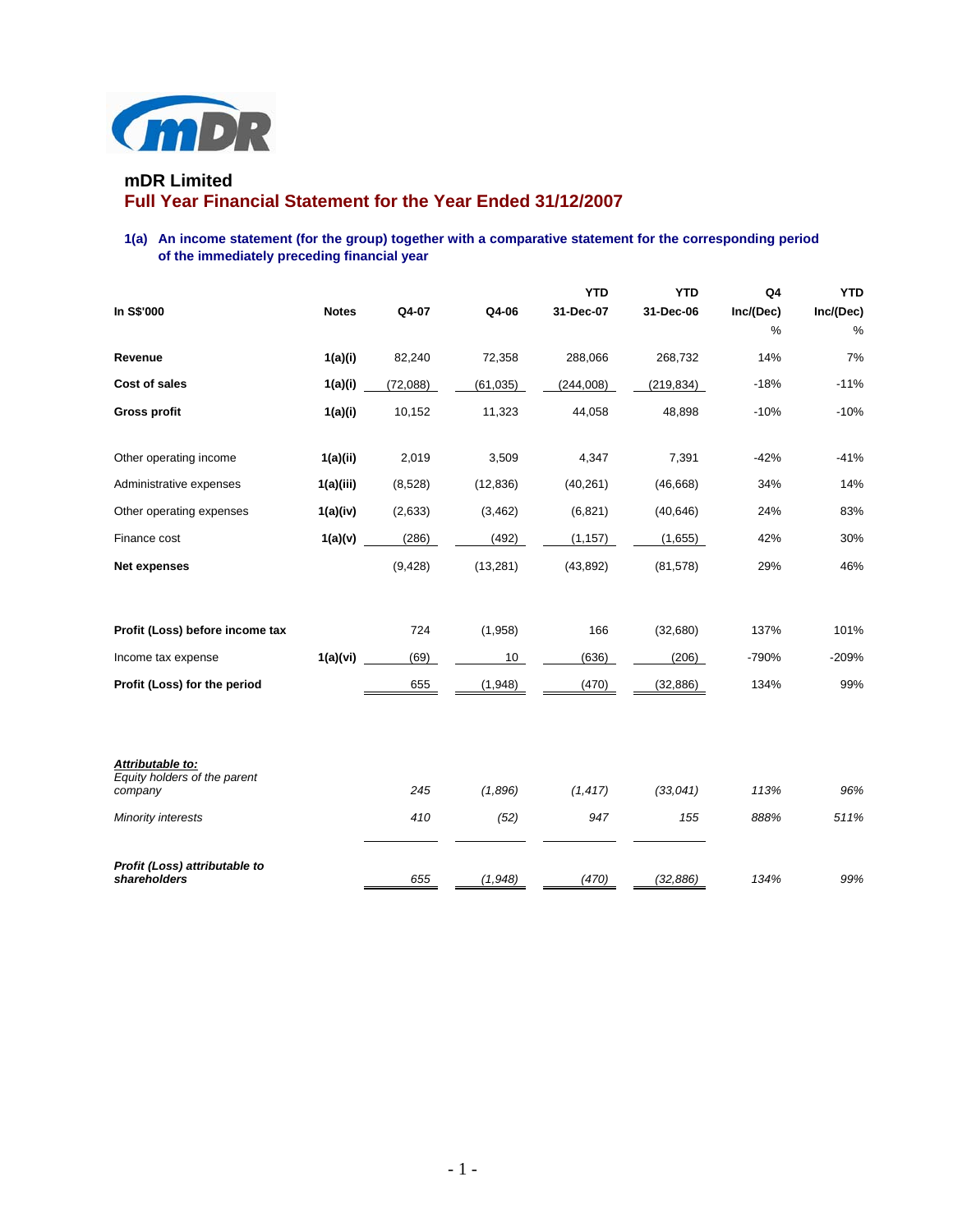## **1(a) (i) Revenue, Cost of Sales and Gross Profit**

The group operates in two business segments – after market services ("AMS") and distribution management solutions ("DMS'). The breakdown of revenue and cost of goods sold and spare parts are as follows:

|                                                     |           |           | <b>YTD</b> | <b>YTD</b> |
|-----------------------------------------------------|-----------|-----------|------------|------------|
| In S\$'000                                          | Q4-07     | Q4-06     | 31-Dec-07  | 31-Dec-06  |
| Revenue                                             |           |           |            |            |
| AMS                                                 | 5,861     | 10,660    | 42,818     | 54,167     |
| <b>DMS</b>                                          | 76,379    | 61,698    | 245,248    | 214,565    |
|                                                     | 82,240    | 72,358    | 288,066    | 268,732    |
| <b>Cost of Goods Sold and</b><br><b>Spare Parts</b> |           |           |            |            |
| AMS                                                 | (1,206)   | (3,793)   | (18, 288)  | (22, 536)  |
| <b>DMS</b>                                          | (70, 882) | (57, 242) | (225, 720) | (197, 298) |
|                                                     | (72,088)  | (61, 035) | (244,008)  | (219, 834) |
| <b>Gross Profit</b>                                 |           |           |            |            |
| AMS                                                 | 4,655     | 6,867     | 24,530     | 31,631     |
| <b>DMS</b>                                          | 5,497     | 4,456     | 19,528     | 17,267     |
|                                                     | 10,152    | 11,323    | 44,058     | 48,898     |

## **1(a) (ii) Other operating income consist of the following:**

|                                                                                         |       |       | <b>YTD</b> | <b>YTD</b> |
|-----------------------------------------------------------------------------------------|-------|-------|------------|------------|
| In S\$'000                                                                              | Q4-07 | Q4-06 | 31-Dec-07  | 31-Dec-06  |
|                                                                                         |       |       |            |            |
| Interest income                                                                         |       |       |            |            |
| - Bonds                                                                                 |       | 494   | 993        | 2,001      |
| - Others                                                                                | 25    | 180   | 67         | 288        |
| Rental income                                                                           | 40    | 60    | 186        | 197        |
| Reversal of provision for stock loss                                                    |       | 318   |            | 318        |
| Bad debt recovered                                                                      | 145   | (182) | 148        | 121        |
| Release of negative goodwill to income on<br>re-acquisition of interest in a subsidiary |       |       |            | 601        |
| Waiver of debts due to intermediaries                                                   | 463   | 2,338 | 463        | 3,448      |
| Gain on divestment of business                                                          | (147) |       | 788        |            |
| Waiver of debts                                                                         |       |       | 150        |            |
| Refundable deposit for disposal of subsidiary                                           | 1,501 |       | 1,501      |            |
| Others                                                                                  | (8)   | 301   | 51         | 417        |
|                                                                                         | 2,019 | 3,509 | 4,347      | 7,391      |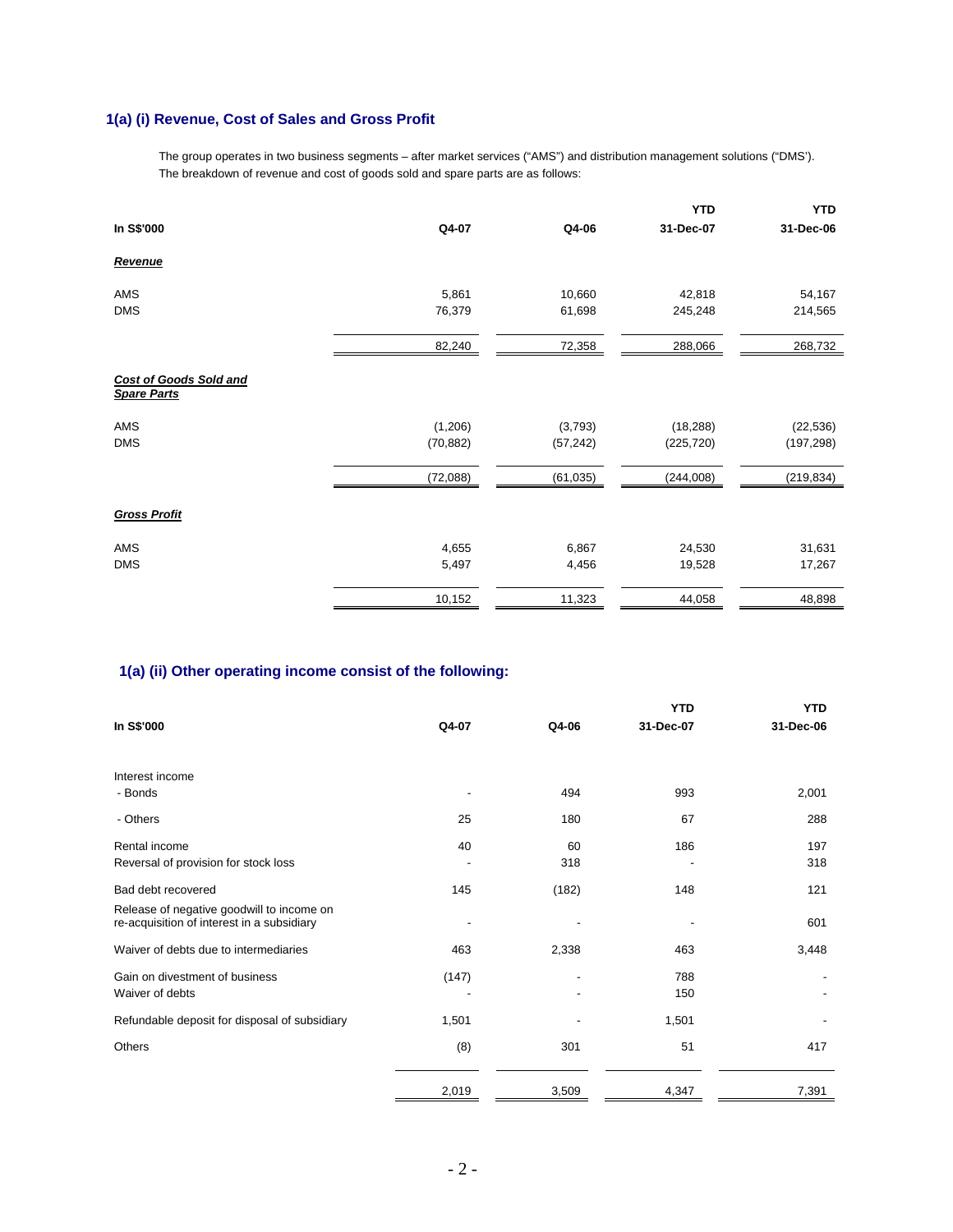#### **1(a)(iii) Administrative Expenses**

The administrative expenses comprise mainly staff cost.

|                     |       |       | <b>YTD</b> | YTD       |
|---------------------|-------|-------|------------|-----------|
| In S\$'000          | Q4-07 | Q4-06 | 31-Dec-07  | 31-Dec-06 |
| <b>Staff Cost</b>   |       |       |            |           |
| AMS                 | 4,132 | 7,256 | 22,489     | 27,176    |
| <b>DMS</b>          | 2,105 | 1,776 | 7,782      | 7,015     |
| Share-based payment | (151) | 450   | (151)      | 450       |
|                     | 6,086 | 9,482 | 30,120     | 34,641    |

 The lower administrative expenses for Q4-07 compared to the corresponding period in 2006 is mainly due to the decrease in staff cost which is in line with the cessation of certain business operation and closure of service centres as part of the restructuring exercise. On a year-to-year basis, AMS staff cost improved by 17% to \$22.5 million from \$27.2 million.

#### **1(a)(iv) Included in other operating expenses are the following:**

|                                                   |         |          | YTD       | YTD       |
|---------------------------------------------------|---------|----------|-----------|-----------|
| In S\$'000                                        | Q4-07   | Q4-06    | 31-Dec-07 | 31-Dec-06 |
|                                                   |         |          |           |           |
| Minimum lease payments under operating lease      | 1,951   | 2,272    | 7,752     | 9,250     |
| Depreciation expenses                             | 457     | 749      | 2,083     | 5,061     |
| Reversal of impairment on fixed assets            |         | (1,992)  | (69)      | (1,992)   |
| Loss on disposal of fixed assets                  | 512     | 3,480    | 522       | 5,529     |
| Loss on disposal of subsidiaries                  | 239     |          | 239       |           |
| Impairment of goodwill on consolidation           | 500     | 2,336    | 519       | 2,336     |
| Impairment of other goodwill                      |         | 490      |           | 1,100     |
| Other goodwill written off                        |         | 60       |           | 60        |
| Allowance for doubtful trade receivables          | 73      | (27)     | 29        | 236       |
| Allowance for doubtful other receivables (Note A) | (1,637) | 907      | (1,634)   | 3,662     |
| Impairment of other receivables                   |         | 1,005    | 993       | 2,501     |
| Reversal of provision for other liabilities       |         | (1,594)  |           | (1,594)   |
| Provision of allowance for inventories            | 68      | 273      | 60        | 701       |
| Loss (Gain) on foreign exchange                   | 81      | 41       | (916)     | 1,147     |
| Provision for restructuring costs                 |         | (3, 160) |           | 5,948     |
| Impairment (Reversal) for :-                      |         |          |           |           |
| Other investments                                 | 389     | (79)     | (1, 151)  | 8,000     |
| Provision for advance payments for                |         |          |           |           |
| investments                                       |         | (1,299)  | (1,606)   | (1, 299)  |
|                                                   | 2,633   | 3,462    | 6,821     | 40,646    |

Note A : This represents the reversal of provision for doubtful other receivables which is no longer required.

## **1(a)(v) Finance cost**

Finance cost comprises mainly interest expense arising from loans drawn down for operating and investing activities.

## **1(a)(vi) Income tax expense**

The tax expense provision is calculated for profitable subsidiaries using the tax rates applicable in the jurisdictions where the companies in the Group operate.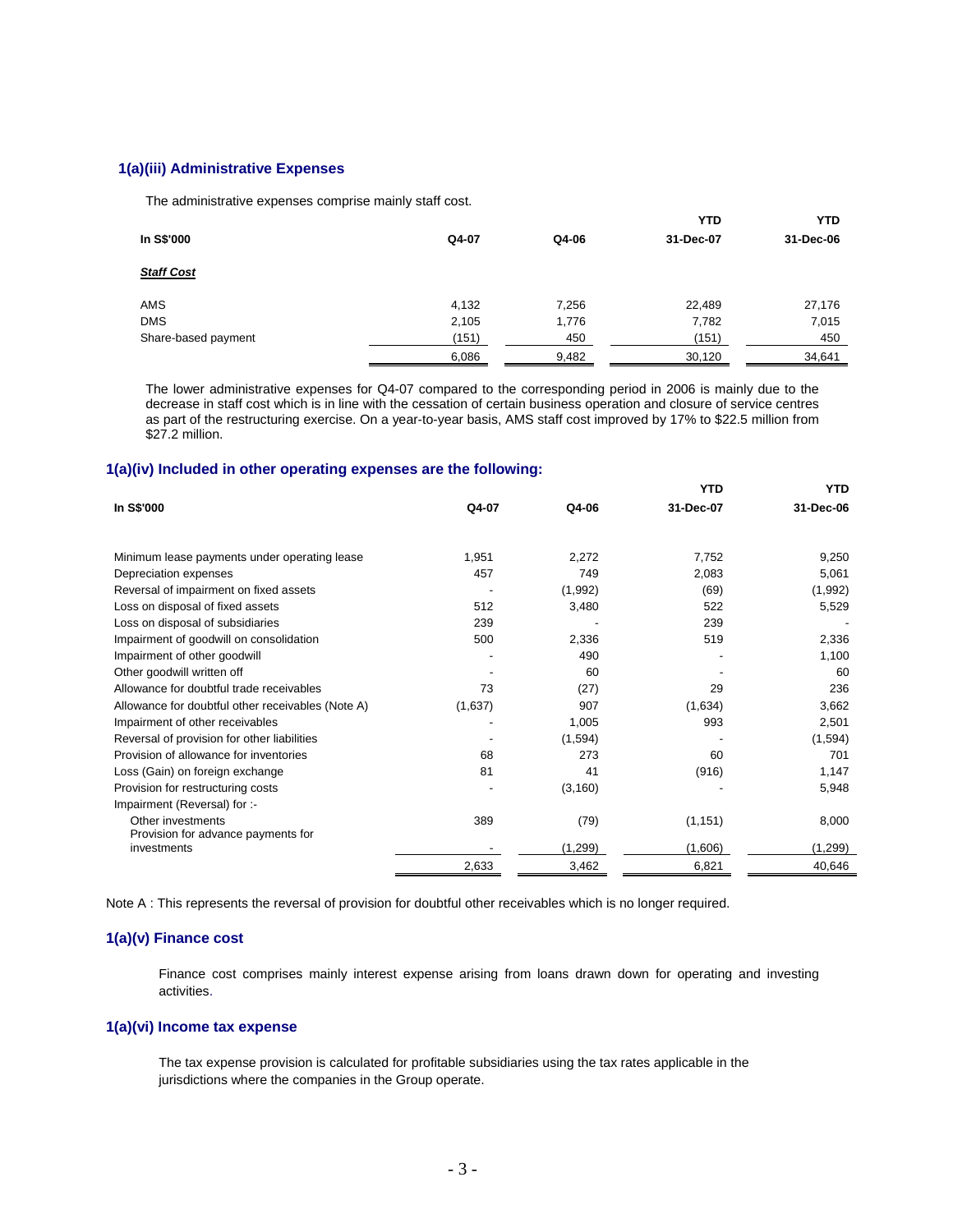|                                          |              | Group     | Group     | Company   | Company   |
|------------------------------------------|--------------|-----------|-----------|-----------|-----------|
| In S\$'000                               | <b>Notes</b> | 31-Dec-07 | 31-Dec-06 | 31-Dec-07 | 31-Dec-06 |
| <b>ASSETS</b>                            |              |           |           |           |           |
| <b>Current assets</b>                    |              |           |           |           |           |
| Cash                                     |              | 9,613     | 14,320    | 2,034     | 3,395     |
| Cash pledged                             |              | 152       | 98        | 152       |           |
| Trade receivables                        | Α            | 33,184    | 32,205    | 7,659     | 7,919     |
| Other receivables and prepayments        | в            | 6,137     | 6,587     | 13,237    | 17,015    |
| Inventories                              | C            | 16,678    | 14,190    |           |           |
|                                          |              | 65,764    | 67,400    | 23,082    | 28,329    |
| <b>Non-current assets</b>                |              |           |           |           |           |
| Investment in subsidiaries               |              |           |           | 27,042    | 27,197    |
| Investment in associates                 |              |           | 14        |           |           |
| Other investments                        |              |           | 9,731     |           | 6,090     |
| Advance payments for investments         |              |           | 1,951     |           | 1,951     |
| Plant and equipment                      |              | 3,841     | 7,468     | 424       | 942       |
| Goodwill on consolidation                |              | 11,655    | 12,174    |           |           |
| Other goodwill                           |              | 8,074     | 8,074     |           |           |
|                                          |              | 23,570    | 39,412    | 27,466    | 36,180    |
| <b>Total assets</b>                      |              | 89,334    | 106,812   | 50,548    | 64,509    |
| <b>Current liabilities</b>               |              |           |           |           |           |
| <b>Bank loans</b>                        |              | 11,612    | 13,627    | 3,695     | 4,435     |
| Bank overdraft                           |              | 7,495     | 8,668     | 1,557     | 1,581     |
| Trade payables                           | D            | 18,941    | 14,977    | 1,319     | 1,479     |
| Other payables                           | Е            | 20,645    | 45,574    | 19,075    | 33,485    |
| Income tax payable                       |              | 1,460     | 1,166     |           |           |
| Obligations under finance leases         |              | 11        | 17        |           |           |
|                                          |              | 60,164    | 84,029    | 25,646    | 40,980    |
| <b>Non-current liabilities</b>           |              |           |           |           |           |
| Obligations under finance leases         |              | 115       | 191       |           |           |
| Deferred tax                             |              | 1,179     | 1,153     | 912       | 912       |
|                                          |              | 1,294     | 1,344     | 912       | 912       |
| <b>Equity</b>                            |              |           |           |           |           |
| Issued capital                           |              | 98,055    | 89,841    | 98,055    | 89,841    |
| Capital redemption reserve               |              | 22        | 22        | 22        | 22        |
| Share options reserve                    |              | 3,015     | 3,166     | 3,015     | 3,166     |
| Foreign currency translation reserve     |              | 789       | 1,204     |           |           |
| Revenue reserve                          | F            | (77, 786) | (76, 369) | (77, 102) | (70, 412) |
| Equity attributable to equity holders of |              |           |           |           |           |
| the parent company                       |              | 24,095    | 17,864    | 23,990    | 22,617    |
| Minority interests                       |              | 3,781     | 3,575     |           |           |
|                                          |              | 27,876    | 21,439    | 23,990    | 22,617    |
| <b>Total equity and liabilities</b>      |              | 89,334    | 106,812   | 50,548    | 64,509    |

### **1(b)(i) A balance sheet (for the issuer and group), together with a comparative statement as at the end of the immediately preceding financial year**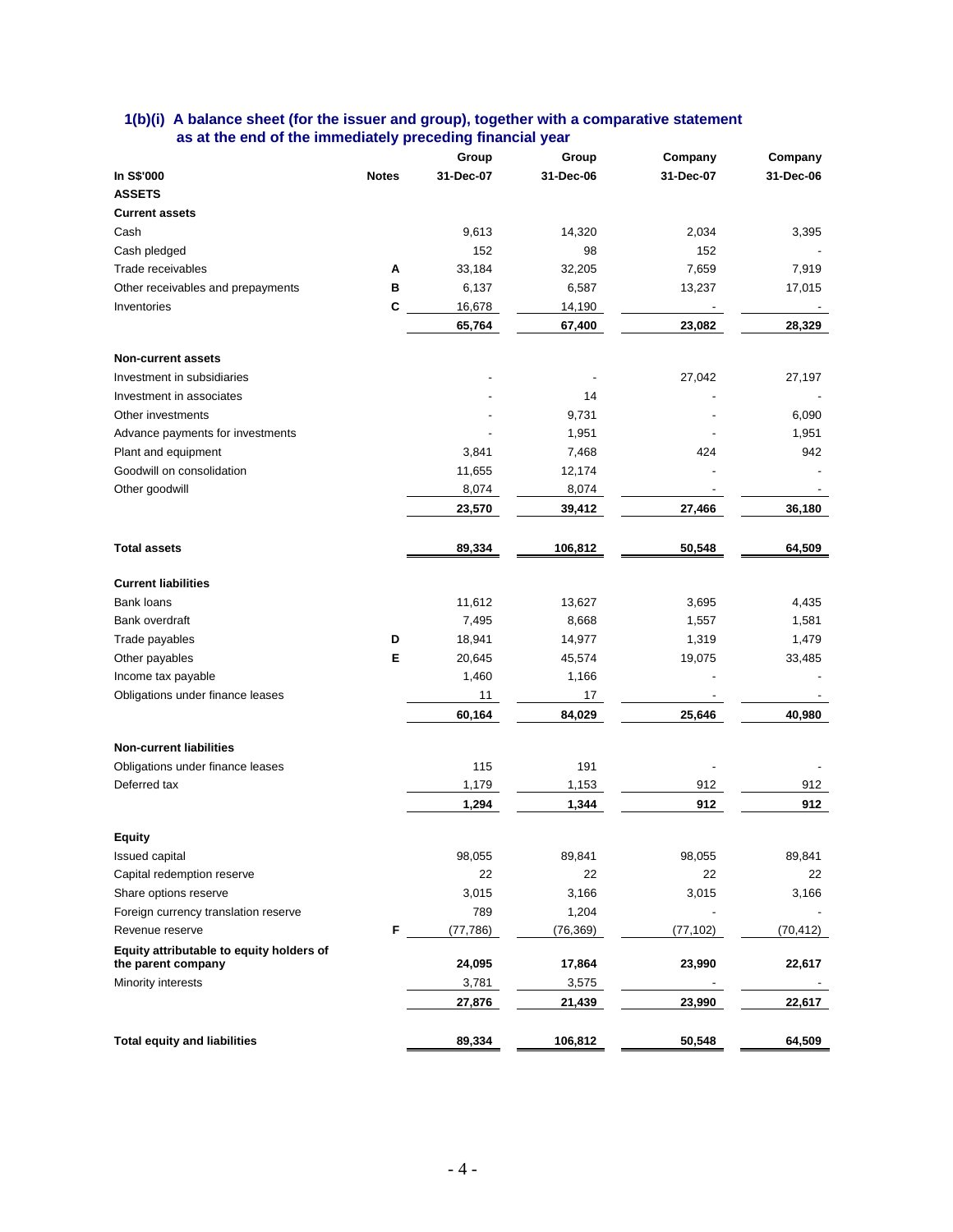#### **(A) Trade receivables**

The trade receivables turnover days is 42 as at 31 December 2007 (31 December 2006 : 43 days).

#### **(B) Other receivables and prepayments**

The major components of other receivables and prepayments are tabulated below :

|                              |           | Group     |
|------------------------------|-----------|-----------|
| S\$'000                      | 31-Dec-07 | 31-Dec-06 |
| Related parties              |           | 1,152     |
| Recoverables                 | 3,302     | 2.517     |
| Deposits                     | 1,703     | 2,069     |
| Prepayments                  | 875       | 592       |
| Accrued interest receivables | 129       |           |

#### **(C) Inventories**

The inventory turnover is 25 days for the year ended 31 December 2007 (31 December 2006 : 23 days).

## **(D) Trade payables**

Trade payables turnover days is 29 as at 31 December 2007 (31 December 2006 : 25 days).

#### **(E) Other payables**

The major components of other payables are tabulated below :

|                                                 |           | Group     |
|-------------------------------------------------|-----------|-----------|
| S\$'000                                         | 31-Dec-07 | 31-Dec-06 |
| Amount owing to related parties                 | 248       | 14,785    |
| Other payables to third parties                 | 2.008     | 7,982     |
| Accrued staff related expenses                  | 2,590     | 3,131     |
| Accrued operating expenses                      | 10,338    | 8,127     |
| Accrued restructuring costs                     | 3.364     | 6,756     |
| Refundable deposit for disposal of a subsidiary |           | 2,072     |
| Loan payable to bank by associate company       | 2,075     | 2,670     |

## **1(b)(ii) Aggregate amount of group's borrowings and debt securities**

## **Amount repayable in one year or less, or on demand**

| As at 31 December 2007 |                    | As at 31 December 2006 |                    |
|------------------------|--------------------|------------------------|--------------------|
| Secured (\$'000)       | Unsecured (\$'000) | Secured (\$'000)       | Unsecured (\$'000) |
| 11                     | 19.107             | 17                     | 22.295             |

## **Amount repayable after one year**

| As at 31 December 2007 |                    | As at 31 December 2006 |                    |
|------------------------|--------------------|------------------------|--------------------|
| Secured (\$'000)       | Unsecured (\$'000) | Secured (\$'000)       | Unsecured (\$'000) |
| 115                    | ۰                  | 191                    |                    |

## **Details of collateral**

Finance lease is secured by the fixed assets acquired under the lease arrangement.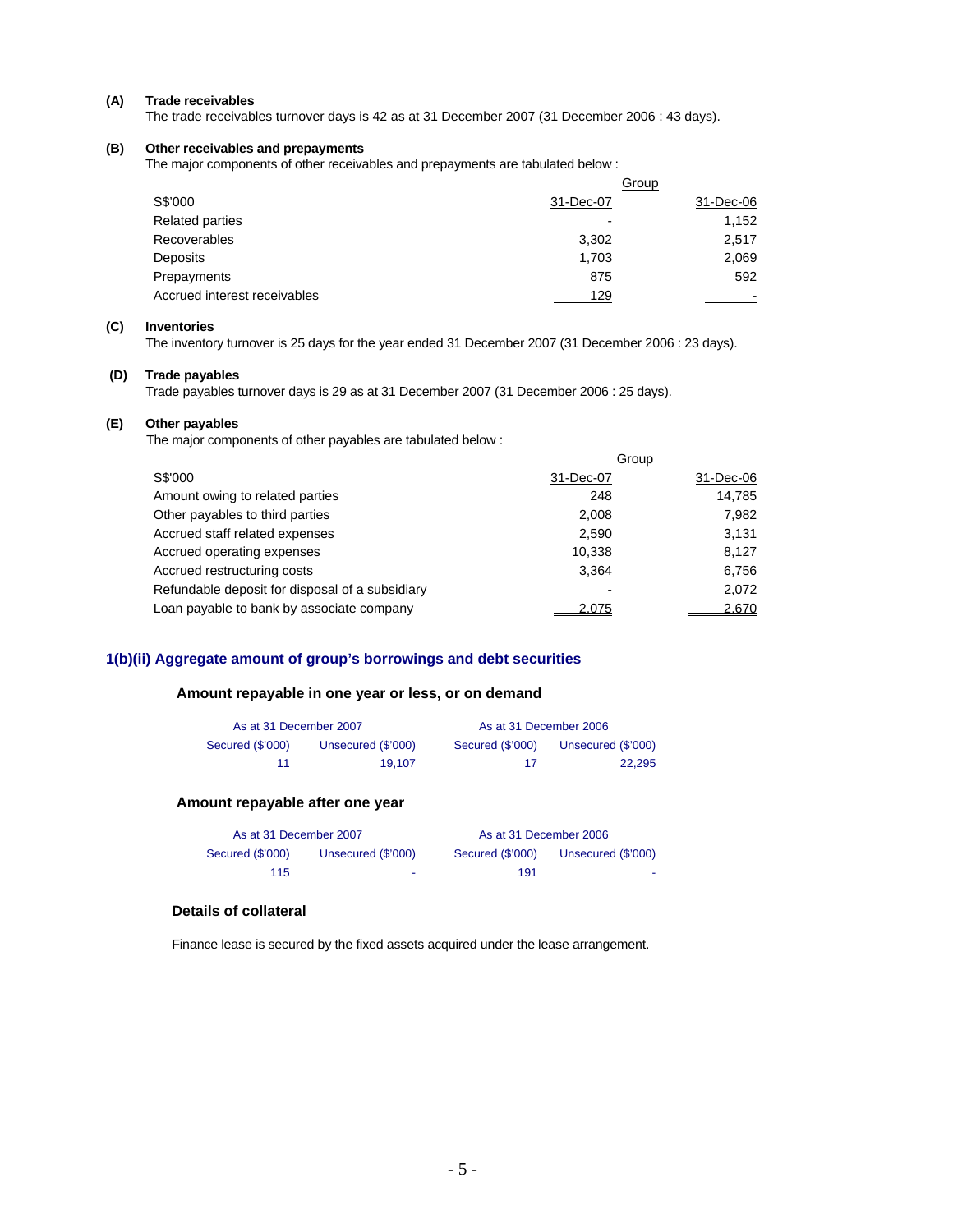### **1(c) A cash flow statement (for the group), together with a comparative statement for the corresponding period of the immediately preceding financial year**

|                                                      |                |                          | <b>YTD</b>               | <b>YTD</b>  |
|------------------------------------------------------|----------------|--------------------------|--------------------------|-------------|
| In S\$'000                                           | Q4-07          | Q4-06                    | 31 Dec 2007              | 31 Dec 2006 |
| <b>Operating activities</b>                          |                |                          |                          |             |
| Profit (Loss) before income tax                      | 724            | (1,958)                  | 166                      | (32, 680)   |
| Adjustments for                                      |                |                          |                          |             |
| Depreciation expense                                 | 457            | 749                      | 2,083                    | 5,061       |
| Interest expense                                     | 286            | 492                      | 1,157                    | 1,655       |
| Interest income                                      | (25)           | (674)                    | (1,060)                  | (2, 289)    |
| Loss on disposal of plant and equipment              | 512            | 3,480                    | 522                      | 5,529       |
| Reversal of impairment on plant and equipment        |                | (1,992)                  | (69)                     | (1,992)     |
| Gain on sales of business                            | 147            |                          | (788)                    |             |
| Loss on disposal of subsidiaries                     | 239            | $\overline{\phantom{a}}$ | 239                      |             |
| Gain on advance payment for investments              |                | (1,299)                  | (1,606)                  | (1,299)     |
| Reversal of allowance for inventories                | 68             | 273                      | 60                       | 701         |
| Share option expense                                 | (151)          | 450                      | (151)                    | 450         |
| Other goodwill written off                           |                | 60                       |                          | 60          |
| (Reversal) of impairment of other investments        | 389            | (79)                     | (1, 151)                 | 8,000       |
| Refundable deposit for disposal of subsidiary        | (1,501)        |                          | (1,501)                  |             |
| Allowance for doubtful trade receivables             | 73             | (27)                     | 29                       | 236         |
| (Reversal) Allowance for doubtful other receivables  | (2,100)        | 907                      | (2,097)                  | 3,662       |
| Impairment of other receivables                      |                | 1,005                    | 993                      | 2,501       |
| Provision for restructuring cost                     |                | (3, 160)                 | ÷,                       | 5,948       |
| Negative goodwill released to income                 |                | $\overline{\phantom{0}}$ |                          | (601)       |
| Impairment of goodwill on consolidation              | 500            | 2,336                    | 519                      | 2,336       |
| Impairment other goodwill                            | $\overline{a}$ | 490                      | $\overline{\phantom{a}}$ | 1,100       |
| Operating cash flows before movements in working     |                |                          |                          |             |
| capital                                              | (382)          | 1,053                    | (2,655)                  | (1,622)     |
| Trade receivables                                    | (5,598)        | (2,749)                  | (3,290)                  | (9,807)     |
| Other receivables and prepaid expenses               | 3,178          | 1,792                    | 1,342                    | 3,814       |
| Inventories                                          | (4,273)        | 2,936                    | (3,267)                  | (1,818)     |
| Trade payables                                       | 6,317          | 3,173                    | 4,615                    | 1,725       |
| Other payables                                       | (15,988)       | (7,933)                  | (20, 191)                | (7, 241)    |
| Cash (used in) generated from operations             | (16, 746)      | (1,728)                  | (23, 446)                | (14, 949)   |
| Interest received                                    | 25             | 675                      | 1,060                    | 2,289       |
| Income tax paid                                      | (26)           | (75)                     | (316)                    | (134)       |
| Net cash (used in) from operating activities         | (16, 747)      | (1, 128)                 | (22, 702)                | (12, 794)   |
| <b>Investing activities</b>                          |                |                          |                          |             |
| Purchase of plant and equipment                      | (645)          | (60)                     | (1,073)                  | (1,058)     |
| Proceeds from disposal of plant and equipment        | 128            |                          | 269                      |             |
| Proceeds from sale of business                       |                | ÷,                       | 1,743                    |             |
| Proceeds from sale of subsidiary                     | 120            |                          | 120                      |             |
| Proceed from other investment                        | 10,882         |                          | 10,882                   |             |
| Additional investment in a subsidiary                |                | (664)                    | (250)                    | (664)       |
| Advance pavment for investments                      |                | (331)                    | 3,557                    | 536         |
| Net cash outflow on acquisition of subsidiaries      |                | (7,500)                  |                          | (7, 109)    |
| Net cash (used in) from investing activities:        | 10,485         | (8, 555)                 | 15,248                   | (8, 295)    |
|                                                      |                |                          |                          |             |
| <b>Financing activities</b>                          |                |                          |                          |             |
| Proceeds from issue of shares                        | 4,847          | 7,485                    | 8,214                    | 27,423      |
| Interest paid                                        | (286)          | (492)                    | (1, 157)                 | (1,655)     |
| Decrease in finance lease                            | 9              | (18)                     | (82)                     | (72)        |
| Fixed deposits subject to restriction                | (152)          | 3                        | (54)                     | 5,350       |
| Repayment of bank loans                              | (186)          | (2, 190)                 | (2,015)                  | (11, 207)   |
| Net cash(used in) from financing activities          | 4,232          | 4,788                    | 4,906                    | 19,839      |
| Net effect of foreign exchange rate changes          | 47             | (295)                    | (986)                    | 1,831       |
| Net increase (decrease) in cash and cash equivalents | (1,983)        | (5, 190)                 | (3, 534)                 | 581         |
| Cash and cash equivalents at beginning of year       | 4,101          | 10,842                   | 5,652                    | 5,071       |
| Cash and cash equivalents at end of year             | 2,118          | 5,652                    | 2,118                    | 5,652       |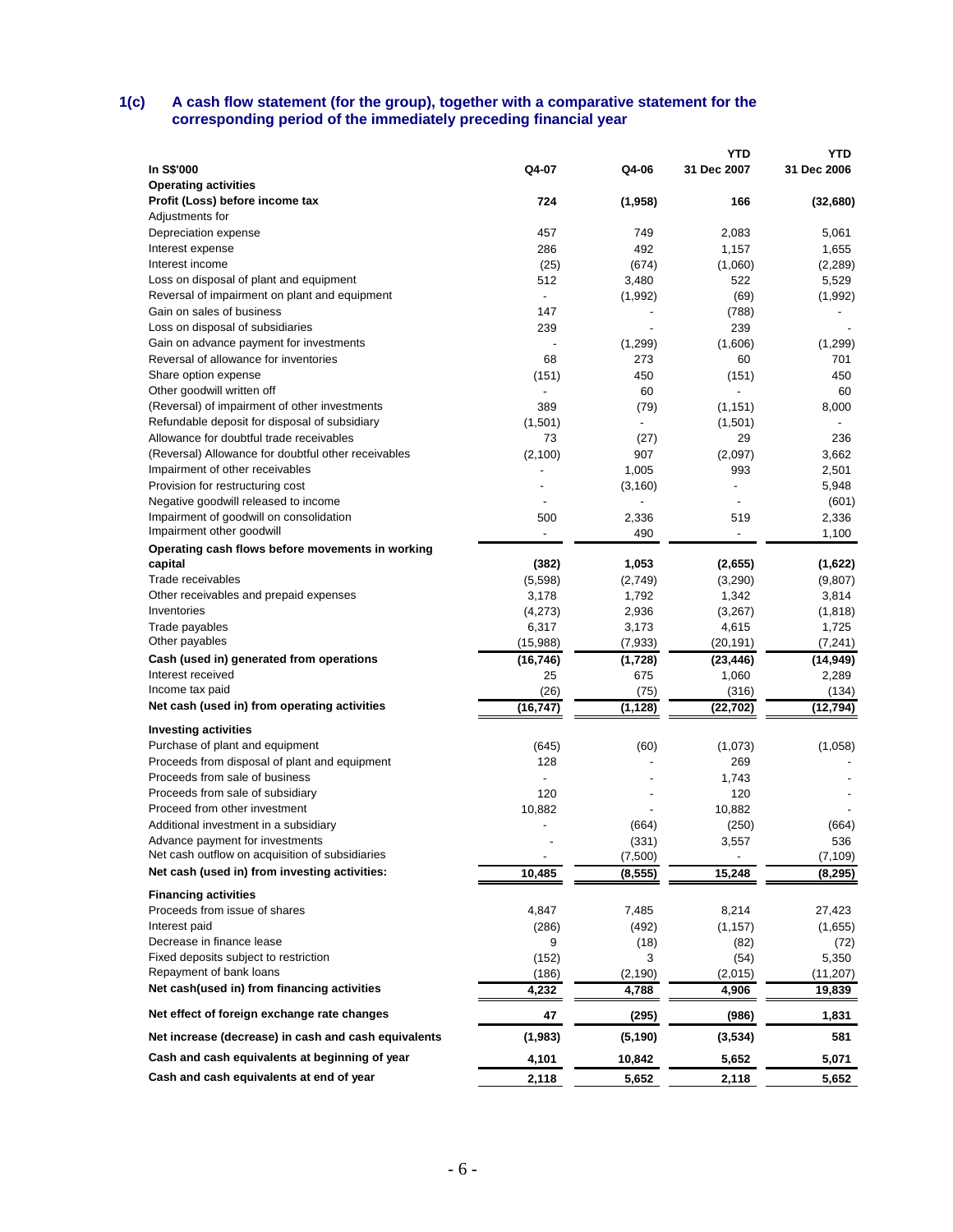## **I. Cash and cash equivalent at end of period** :

| In S\$'000                        | 31Dec 07 | 31 Dec 2006 |
|-----------------------------------|----------|-------------|
| Cash                              | 9.765    | 14.418      |
| Bank overdraft                    | (7, 495) | (8,668)     |
| Less: Cash subject to restriction | (152)    | (98)        |
|                                   | 2.118    | 5,652       |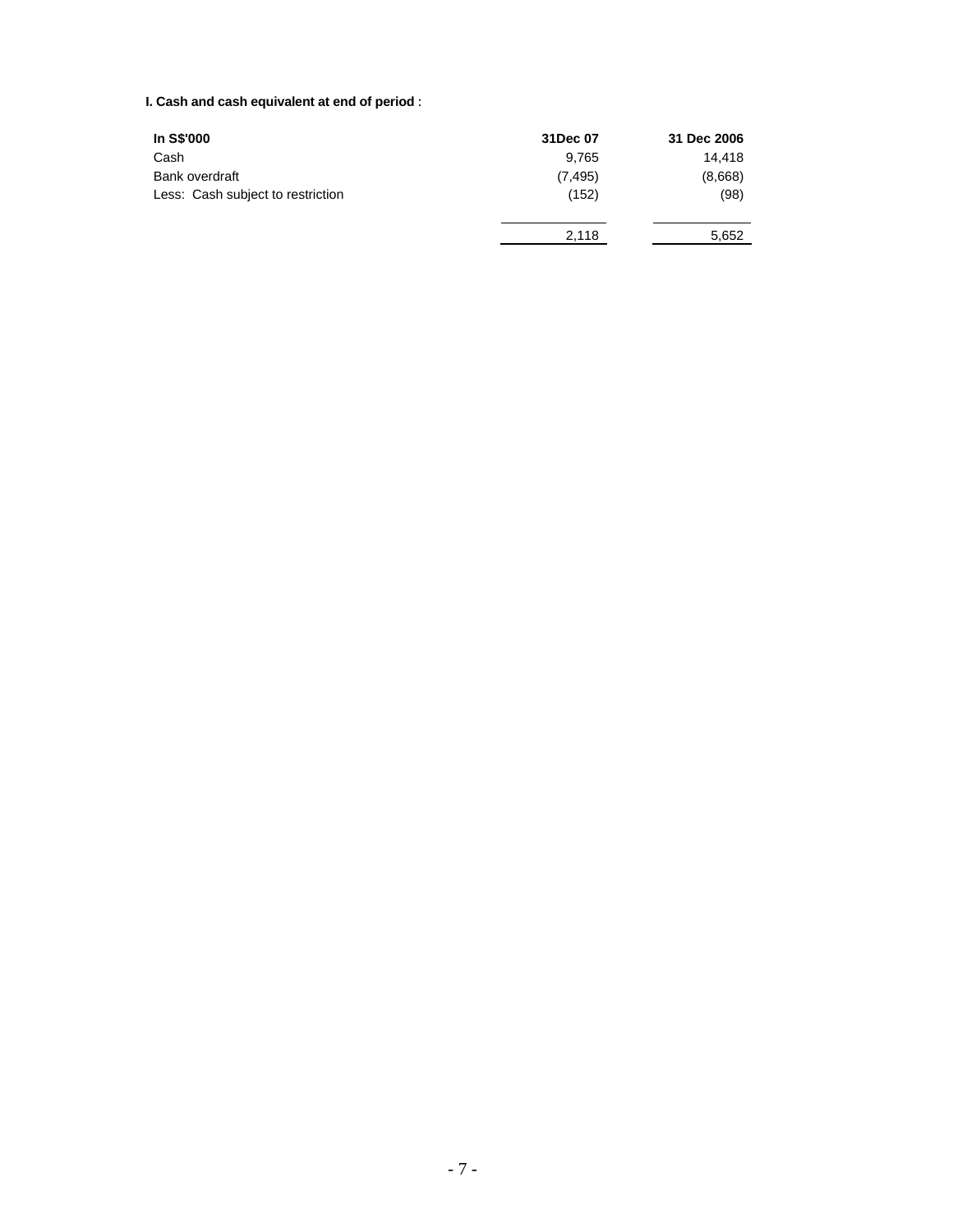## **1(d)(i) A statement (for the issuer and group) showing either (i) all changes in equity or (ii) changes in equity other than those arising from capitalisation issues and distributions to shareholders, together with a comparative statement for the corresponding period of the immediately preceding financial year**

| In S\$'000                                                           | Share<br>capital | <b>Share</b><br>premium | Capital<br>redemption<br>reserve | <b>Share</b><br>options<br>reserve | <b>Translation</b><br>reserve | Revenue<br>reserve | <b>Attibutable to</b><br>equity holders<br>of the company | <b>Minority</b><br>interest | <b>Total</b> |
|----------------------------------------------------------------------|------------------|-------------------------|----------------------------------|------------------------------------|-------------------------------|--------------------|-----------------------------------------------------------|-----------------------------|--------------|
| Group (12 months ended 31 December 2006)                             |                  |                         |                                  |                                    |                               |                    |                                                           |                             |              |
| <b>Balance at 1 January 2006</b>                                     | 24,024           | 38,394                  | 22                               | 2,716                              | (633)                         | (43, 328)          | 21,195                                                    | 5,398                       | 26,593       |
| Net loss for the period                                              |                  |                         | ÷,                               |                                    | ÷,                            | (33,041)           | (33,041)                                                  | 155                         | (32, 886)    |
| Exchange differences arising on translation of foreign<br>operations |                  |                         |                                  | ÷,                                 | 1,837                         |                    | 1,837                                                     |                             | 1.837        |
| Issue of shares on rights issue                                      | 19,923           |                         |                                  | ÷                                  |                               |                    | 19,923                                                    |                             | 19,923       |
| Issue of shares on acquisition of subsidiaries                       | 7,500            |                         |                                  |                                    |                               |                    | 7,500                                                     |                             | 7,500        |
| Recognition of share-based payments                                  | ÷,               |                         |                                  | 450                                |                               |                    | 450                                                       |                             | 450          |
| Effects of acquisition of interest in subsidiaries                   |                  |                         |                                  |                                    |                               |                    | ż                                                         | (1,978)                     | (1,978)      |
| Transfer from share premium reserve                                  | 38,394           | (38, 394)               |                                  |                                    |                               |                    |                                                           |                             |              |
| <b>Balance at 31 December 2006</b>                                   | 89,841           |                         | 22                               | 3,166                              | 1,204                         | (76, 369)          | 17,864                                                    | 3,575                       | 21,439       |
| Group (12 months ended 31 December 2007)                             |                  |                         |                                  |                                    |                               |                    |                                                           |                             |              |
| Balance at 1 January 2007                                            | 89,841           |                         | 22                               | 3,166                              | 1,204                         | (76, 369)          | 17,864                                                    | 3,575                       | 21,439       |
| Net loss for the period                                              |                  |                         | ÷.                               |                                    |                               | (1, 417)           | (1, 417)                                                  | 947                         | (470)        |
| Issue of shares for acquisition of subsidiaries                      | 249              |                         |                                  |                                    | ä,                            |                    | 249                                                       |                             | 249          |
| Issue of shares for settlement of consultancy services<br>rendered   |                  |                         |                                  |                                    |                               |                    |                                                           |                             |              |
| Issue of shares for placement to Portal World Investment             | 3,118            |                         |                                  |                                    |                               |                    | 3,118                                                     |                             | 3,118        |
| Ltd and Mr Ng Swee Hua                                               | 4,847            |                         |                                  |                                    |                               |                    | 4,847                                                     |                             | 4,847        |
| Recognition of share-based payments                                  |                  |                         |                                  | (151)                              |                               |                    | (151)                                                     | ×.                          | (151)        |
| Effects of acquisition of interest in subsidiaries                   |                  |                         |                                  |                                    |                               |                    | ÷,                                                        | (250)                       | (250)        |
| Foreign currency translation                                         |                  |                         |                                  |                                    | (415)                         |                    | (415)                                                     | (491)                       | (906)        |
| Balance at 31 December 2007                                          | 98,055           |                         | 22                               | 3,015                              | 789                           | (77, 786)          | 24,095                                                    | 3,781                       | 27,876       |
|                                                                      |                  |                         |                                  |                                    |                               |                    |                                                           |                             |              |
| Company (12 months ended 31 December 2006)                           |                  |                         |                                  |                                    |                               |                    |                                                           |                             |              |
| <b>Balance at 1 January 2006</b>                                     | 24,024           | 38.394                  | 22                               | 2.716                              |                               | (34, 358)          | 30.798                                                    |                             | 30.798       |
| Issue of shares on acquisition of subsidiaries                       | 19,923           |                         |                                  |                                    |                               |                    | 19,923                                                    |                             | 19,923       |
| Issue of shares on rights issue                                      | 7,500            |                         |                                  | ÷                                  |                               |                    | 7,500                                                     |                             | 7,500        |
| Recognition of share-based payments                                  |                  |                         |                                  | 450                                |                               |                    | 450                                                       |                             | 450          |
| Transfer from share premium reserve<br>Net loss for the period       | 38,394           | (38, 394)               |                                  |                                    |                               | (36, 054)          | (36, 054)                                                 |                             | (36, 054)    |
|                                                                      |                  |                         |                                  |                                    |                               |                    |                                                           |                             |              |
| <b>Balance at 31 December 2006</b>                                   | 89,841           |                         | 22                               | 3,166                              |                               | (70, 412)          | 22,617                                                    |                             | 22,617       |
| Company (12 months ended 31 December 2007)                           |                  |                         |                                  |                                    |                               |                    |                                                           |                             |              |
| Balance at 1 January 2007                                            | 89,841           |                         | 22                               | 3.166                              |                               | (70, 412)          | 22.617                                                    |                             | 22.617       |
| Net loss for the period                                              |                  |                         |                                  |                                    | ٠                             | (6,690)            | (6,690)                                                   |                             | (6,690)      |
| Issue of shares for acquisition of subsidiaries                      | 249              |                         |                                  |                                    |                               |                    | 249                                                       |                             | 249          |
| Issue of shares for settlement of consultancy services<br>rendered   |                  |                         |                                  |                                    |                               |                    |                                                           |                             | 3.118        |
| Issue of shares for placement to Portal World Investment             | 3,118            |                         |                                  |                                    |                               |                    | 3,118                                                     |                             |              |
| Ltd and Mr Ng Swee Hua                                               | 4,847            |                         |                                  |                                    |                               |                    | 4,847                                                     |                             | 4,847        |
| Recognition of share-based payments                                  |                  |                         |                                  | (151)                              |                               |                    | (151)                                                     |                             | (151)        |
| <b>Balance at 31 December 2007</b>                                   | 98,055           |                         | 22                               | 3,015                              |                               | (77, 102)          | 23,990                                                    |                             | 23,990       |
|                                                                      |                  |                         |                                  |                                    |                               |                    |                                                           |                             |              |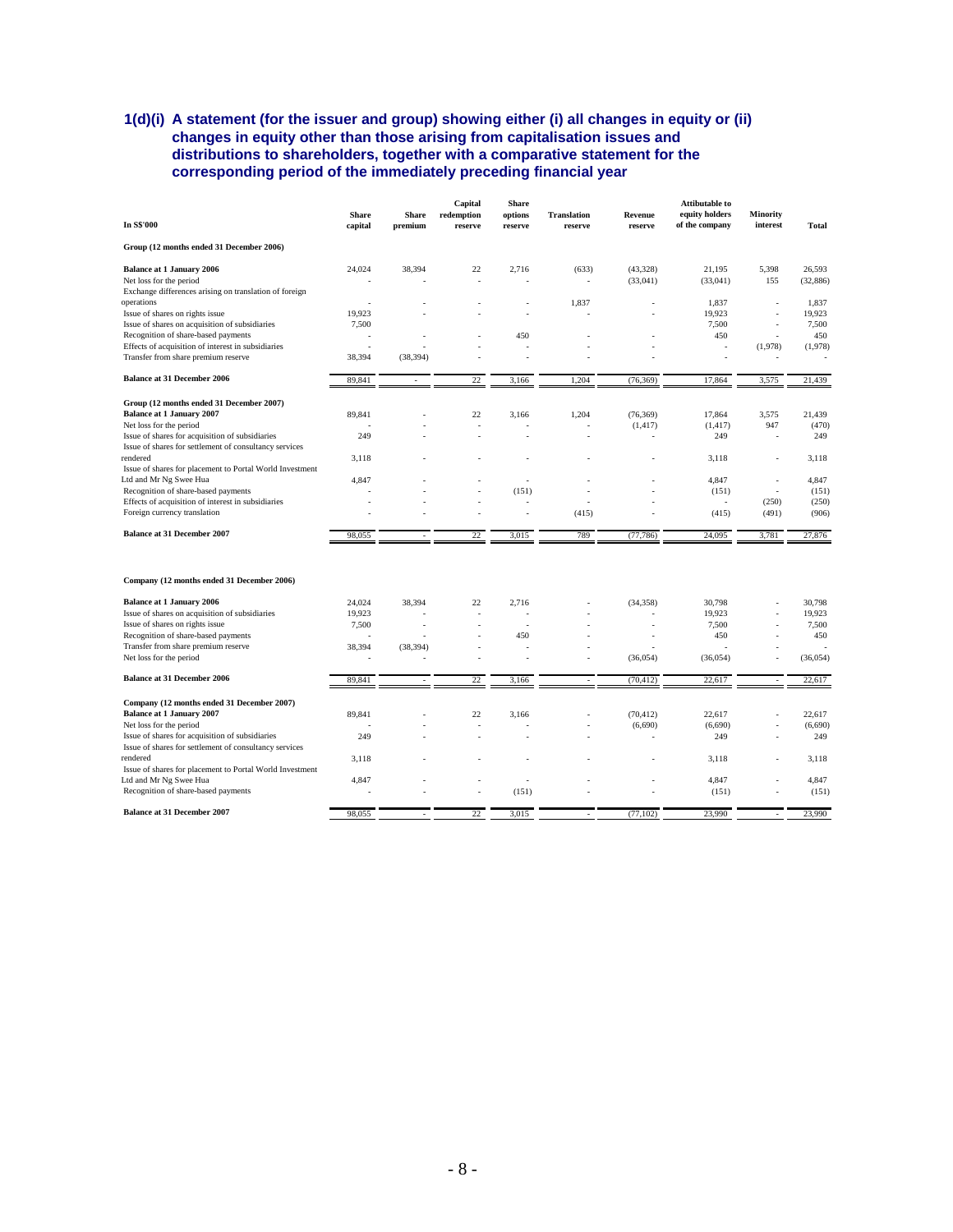**1(d)(ii) Details of any changes in the company's share capital arising from rights issue, bonus issue, share buy-backs, exercise of share options or warrants, conversion of other issues of equity securities, issue of shares for cash or as consideration for acquisition or for any other purpose since the end of the previous period reported on. State also the number of shares that may be issued on conversion of all the outstanding convertibles as at the end of the current financial period reported on and as at the end of the corresponding period of the immediately preceding financial year** 

The mDR Limited Share Option Scheme 2003 (the "Scheme") was approved and adopted by members at the Extraordinary General Meeting held on 13 January 2003. The price at which a participant of the Scheme shall subscribe for each share upon the exercise of an option was determined based on the average closing prices of the shares for each of the last five market days immediately preceding the date of grant of the options ("Date of Grant"). The vesting period of the options commences on the date not earlier than the first anniversary of the Date of Grant and expires on the tenth anniversary of the Date of Grant.

The share options granted and exercised during the financial year and share options outstanding as at 31 December 2007 under the Scheme were as follows:

| Date of grant     | Balance at 1<br>January 2007 or<br>grant date if later | Lapsed/<br>Cancelled | Balance at<br>30 Sep 2007 | Subscription<br>Price | Expiry date       |
|-------------------|--------------------------------------------------------|----------------------|---------------------------|-----------------------|-------------------|
|                   |                                                        |                      |                           |                       |                   |
| 17 September 2003 | 1.735.707                                              | (269, 999)           | 1.465.708                 | 0.3111                | 16 September 2013 |
| 14 April 2004     | 13,781,542                                             | (1,400,138)          | 12.381.404                | 0.5063                | 13 April 2014     |
| 22 September 2005 | 11,238,000                                             |                      | 11,238,000                | 0.1206                | 21 September 2010 |
|                   | 26,755,249                                             | (1,670,137)          | 25,085,112                |                       |                   |

## **1(d)(iii) To show the total number of issued shares excluding treasury shares as at the end of the current financial period and as at the end of the immediately preceding year.**

|                     | 2007                      | 2006          |
|---------------------|---------------------------|---------------|
|                     | Number of ordinary shares |               |
| Issued and paid up: | 1.688.488.970             | 1.539.452.227 |

#### **1(d)(iv) A statement showing all sales, transfers, disposal, cancellation and/or use of treasury shares as at the end of the current financial period reported on.**  Not applicable

#### **2. Whether the figures have been audited, or reviewed and in accordance with which standard**

The figures for the period from 1 January 2007 to 31 December 2007 have not been audited or reviewed by our auditors.

The auditors have expressed an "except for" opinion on the 2006 financial statements as described in the following:

- a) The opening balances affected by adjustments arising from the matters below were brought forward into the financial statements for the year ended 31 December 2006 and hence have effects on the 2006 financial statements.
- b) The outcome of the ongoing Commercial Affairs Department's proceedings may uncover other information which may require adjustments to be made to the financial statements.
- c) The completeness of the disclosure of related party transactions and any other effects on the financial statements as the former executives of the company who had been subsequently charged by the CAD were still presiding over the affairs of the company during the first half of financial year 2005.
- d) The audit clearances for certain subsidiaries were not received as at date of auditors' report.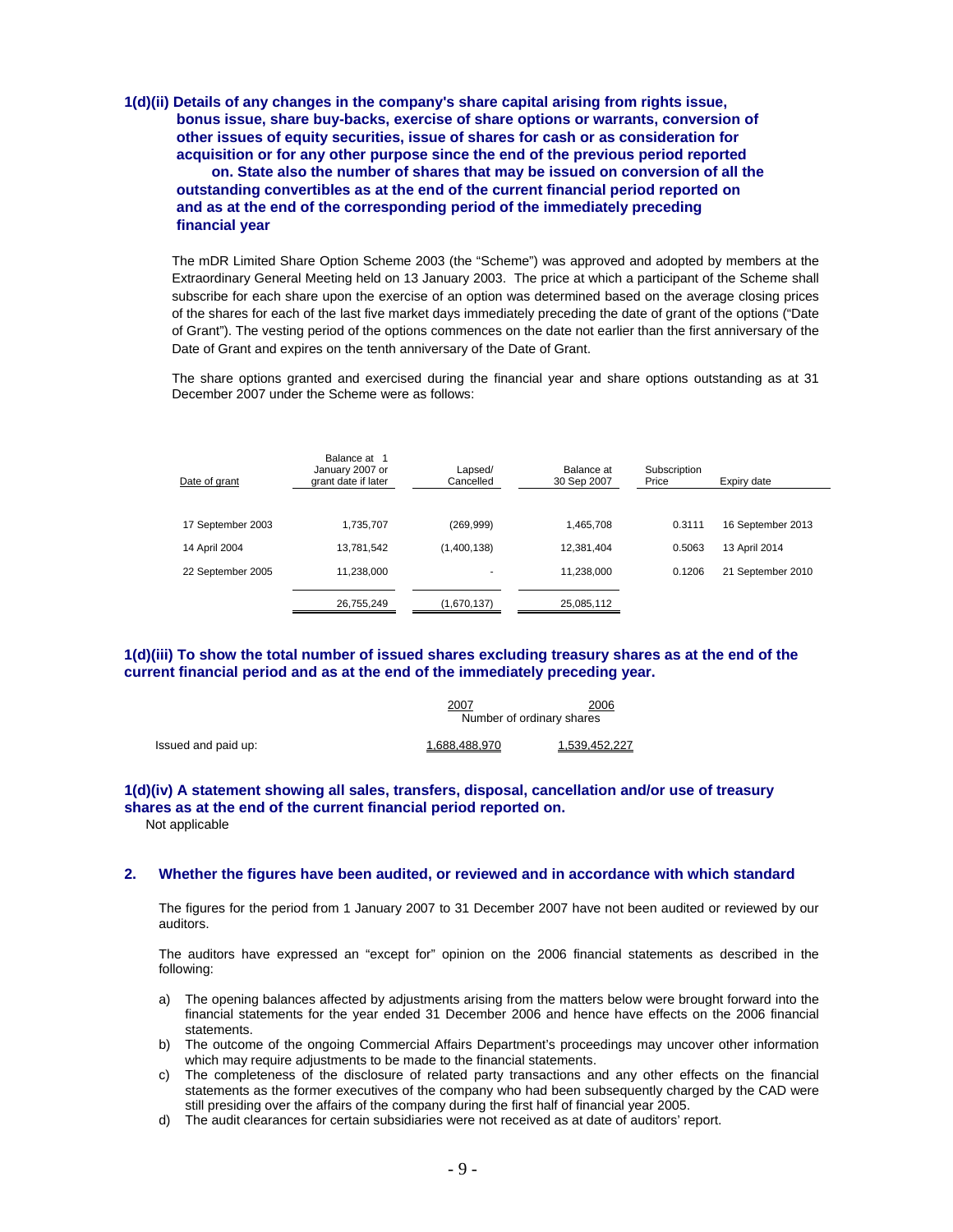### **3. Where the figures have been audited or reviewed, the auditors' report (including any qualifications or emphasis of matter)**

The figures have not been audited or reviewed by our auditors.

### **4. Whether the same accounting policies and methods of computation as in the issuer's most recently audited annual financial statements have been applied**

The accounting policies and methods of computation have been applied consistently. The group and the company have applied accounting policies and methods of computation in the financial statements for the current reporting period consistent with those of the audited financial statements as at 31 December 2006.

## **5. If there are any changes in the accounting policies and methods of computation, including any required by an accounting standard, what has changed, as well as the reasons for, and the effect of, the change**

The Group has adopted all the new and revised Singapore Financial Reporting Standards ("FRS") and interpretations of FRS and amendments to FRS effective for accounting periods beginning 1 January 2007 and they are assessed to have no significant impact on the Group's financial position and results of the Group.

## **6. Earnings per ordinary share of the group for the current period reported on and the corresponding period of the immediately preceding financial year, after deducting any provision for preference dividends**

| Earnings per ordinary share                    | <b>YTD</b> | <b>YTD</b> |
|------------------------------------------------|------------|------------|
| (based on consolidated net loss)               | 31-Dec-07  | 31-Dec-06  |
| attributable to equity holders of the Company) | Cents      | Cents      |
| - Basic                                        | (0.09)     | (2.36)     |
| - Fully diluted                                | (0.09)     | (2.36)     |

Basic earnings per ordinary share is computed based on the weighted average number of shares in issue during the period of 1,610,125,914 (31 December 2006 : 1,398,842,096).

Fully diluted earnings per ordinary share is computed based on the weighted average number of shares during the period adjusted for the effect of all potential dilutive ordinary shares of 1,610,125,914 (31 December 2006 : 1,398,842,096).

## **7. Net asset value (for the issuer and group) per ordinary share based on the total number of issued shares excluding treasury shares of the issuer at the end of the (a) current period reported on and (b) immediately preceding financial year**

|                                   | Group        |           | Company      |              |  |
|-----------------------------------|--------------|-----------|--------------|--------------|--|
|                                   | 31-Dec-07    | 31-Dec-06 | 31-Dec-07    | 31-Dec-06    |  |
|                                   | <b>Cents</b> | Cents     | <b>Cents</b> | <b>Cents</b> |  |
| Net Asset Value ("NAV") per share | 1.50         | 1.28      | 1.49         | 1.62         |  |

The NAV per share as at 31 December 2007 is calculated based on 1,610,125,914 (31 December 2006: 1,398,842,096) ordinary shares.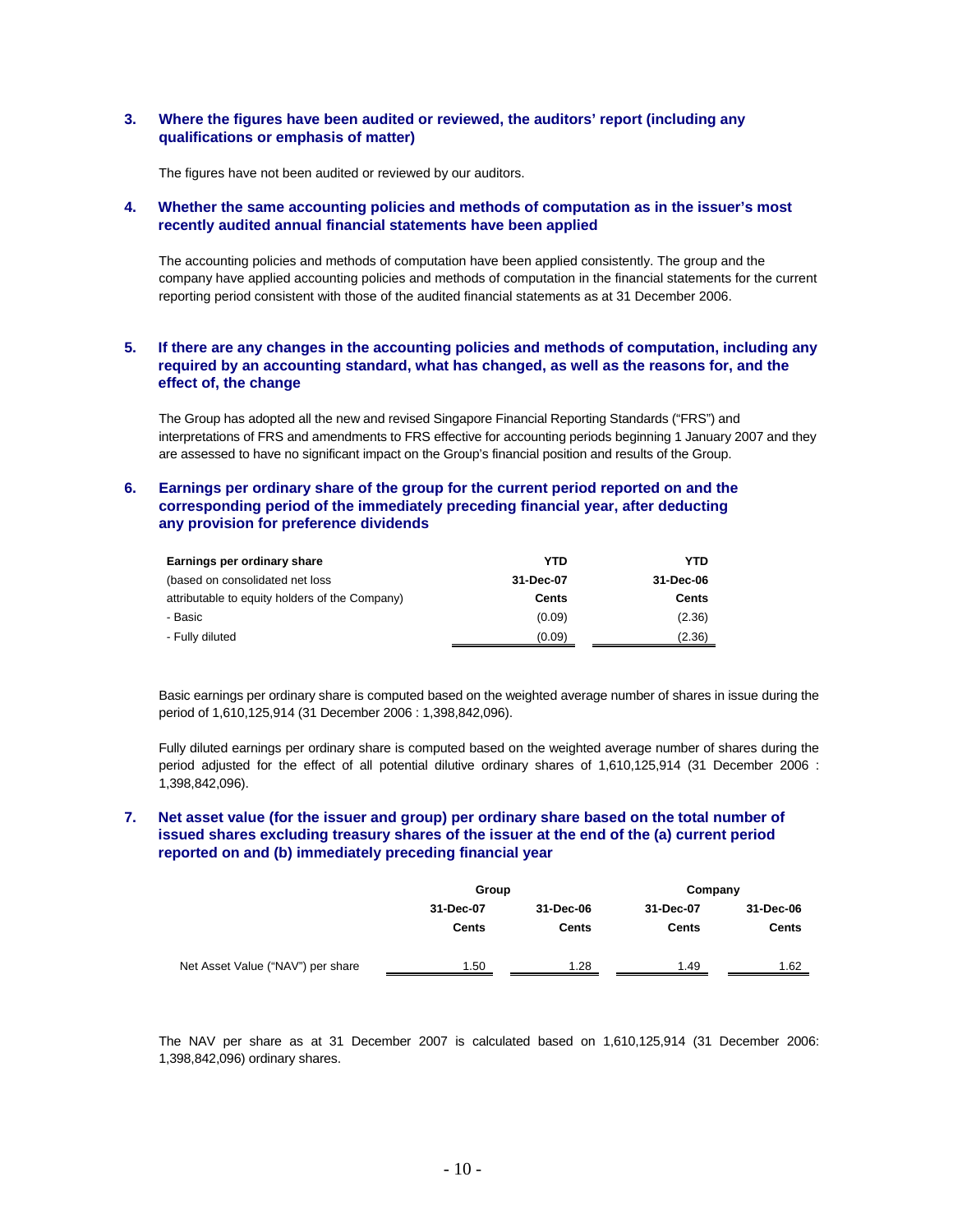**8. A review of the performance of the group, to the extent necessary for a reasonable understanding of the group's business. The review must discuss any significant factors that affected the turnover, costs, and earnings of the group for the current financial period reported on, including (where applicable) seasonal or cyclical factors. It must also discuss any material factors that affected the cash flow, working capital, assets or liabilities of the group during the current financial period reported on** 

#### **Revenue**

Revenue, on a quarter-to quarter basis, increased mainly due to higher sales from DMS business as a result of expansion of franchisees and wholesale as well as prepaid card businesses.

In FY2007, the Group reported a rise in revenue from S\$268.7 million in FY2006 to S\$288.1 million, equivalent to a 7.2% rise in revenue. This is mainly due to an increase in DMS revenue of S\$30.7 million or 14.3% from franchisees and wholesale as well as prepaid card businesses. This is partially offset by a decrease in AMS revenue of S\$11.3 million or 21.0% due to the disposal of the New Zealand business, lower revenue from Australia business and cessation and re-structuring activities.

#### **Profit/(Loss) after income tax**

Excluding one-off items, currency exchange, finance cost and taxes, the Group recorded an operating loss of \$0.3 million in Q4-07 as compared to an operating loss of \$2.1 million in Q4-06.

In Q4-07, the Group reported a profit after tax of \$0.7 million as compared to a net loss of \$2.0 million in Q4-06 mainly due to the reversal of provision for doubtful other receivables (refer to Note A, Page 3).

Net loss for FY2007 was \$0.5 million as compared to a loss of \$32.9 million in FY2006. (Excluding one-off expenses of \$21.3 million, FY2006 loss is \$11.6 million).

#### **Cash Flows**

On a year-on-year basis, there is a decrease in cash position mainly due to financing of working capital.

### **9. Where a forecast, or a prospect statement, has been previously disclosed to shareholders, any variance between it and the actual results**

Not applicable.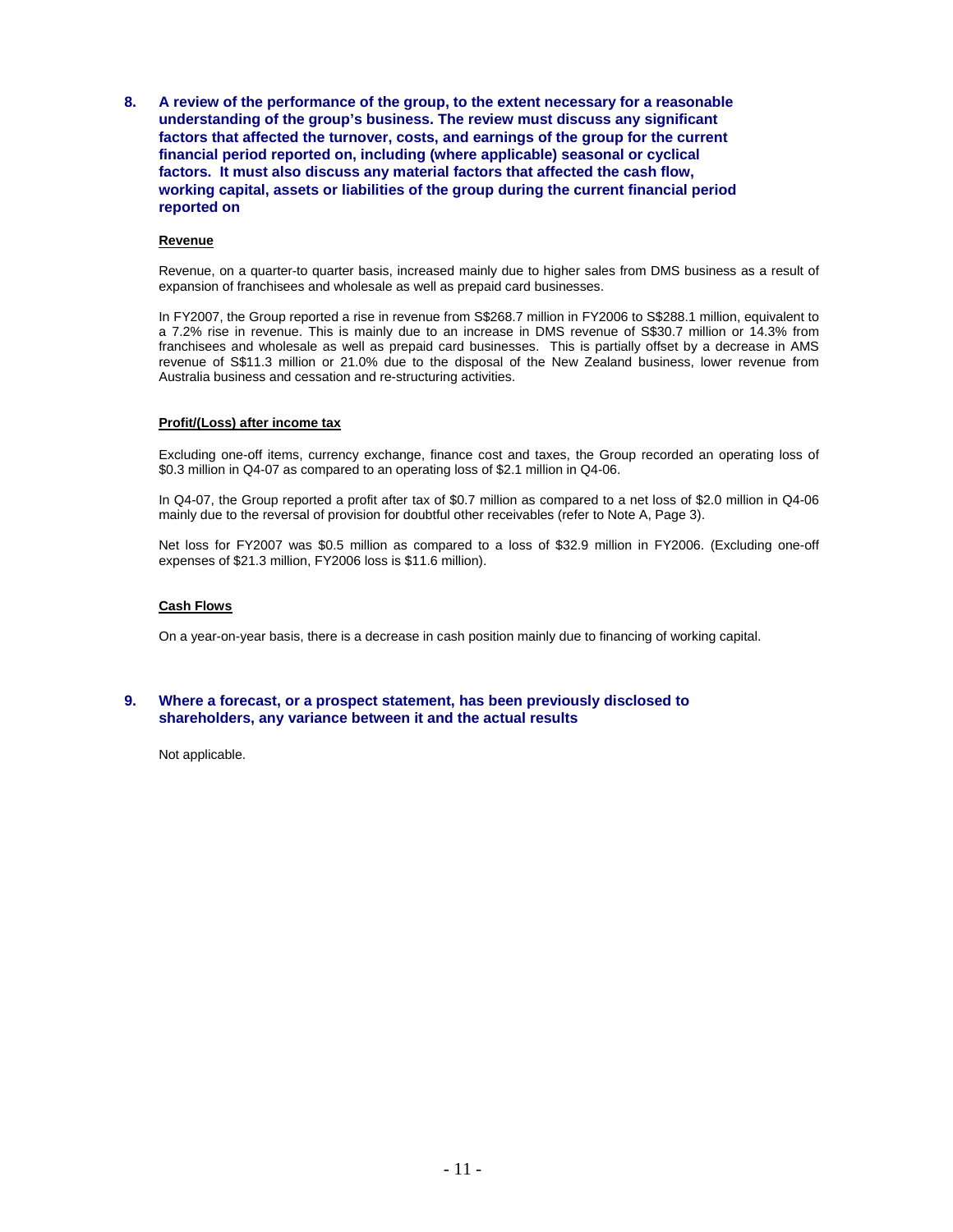## **10. A commentary at the date of the announcement of the competitive conditions of the industry in which the group operates and any known factors or events that may affect the group in the next reporting period and the next 12 months**

On 10 January 2008, approval was obtained by shareholders at the Company's extraordinary general meeting to approve the issue of up to S\$32.0 million redeemable non-recallable structured convertible notes. The proceeds from the convertible notes issue shall be used to expand the Group's current businesses as well as develop new businesses/markets. The convertible notes issue, upon completion, will further strengthen the balance sheet and improve the cash position of the Group.

The Group, on 30 January 2008, announced a proposed acquisition in 51% of shareholdings in Em@gination (Singapore) Pte Ltd. This new business segment will further enhance the value chain of the Group's after-marketservices as well as retail and distribution business by leveraging on the Group's current infrastructural network.

On 20 February 2008, the Group signed the Debt Restructuring Agreement and Bond Issue Agreement with its lenders. These agreements will together reduce the borrowings of the Group and reactivate its credit facilities.

While general economic conditions are expected to be more volatile and the industry continues to be more competitive, the Group has nevertheless been aggressively streamlining its operations and businesses over the last 2 years, and is more efficient as a result.

Barring any unforeseen circumstances, FY2008 is expected to show further improvements.

#### **11. Dividend**

#### *(a) Current Financial Period Reported On*

Any dividend declared for the current financial period reported on?

None.

#### *(b) Corresponding Period of the Immediately Preceding Financial Year*

Any dividend declared for the corresponding period of the immediately preceding financial year?

None.

**(c) Date payable** 

Not applicable.

#### **(d) Books closure date**

Not applicable.

#### **12. If no dividend has been declared/recommended, a statement to that effect**

No dividend has been declared or recommended.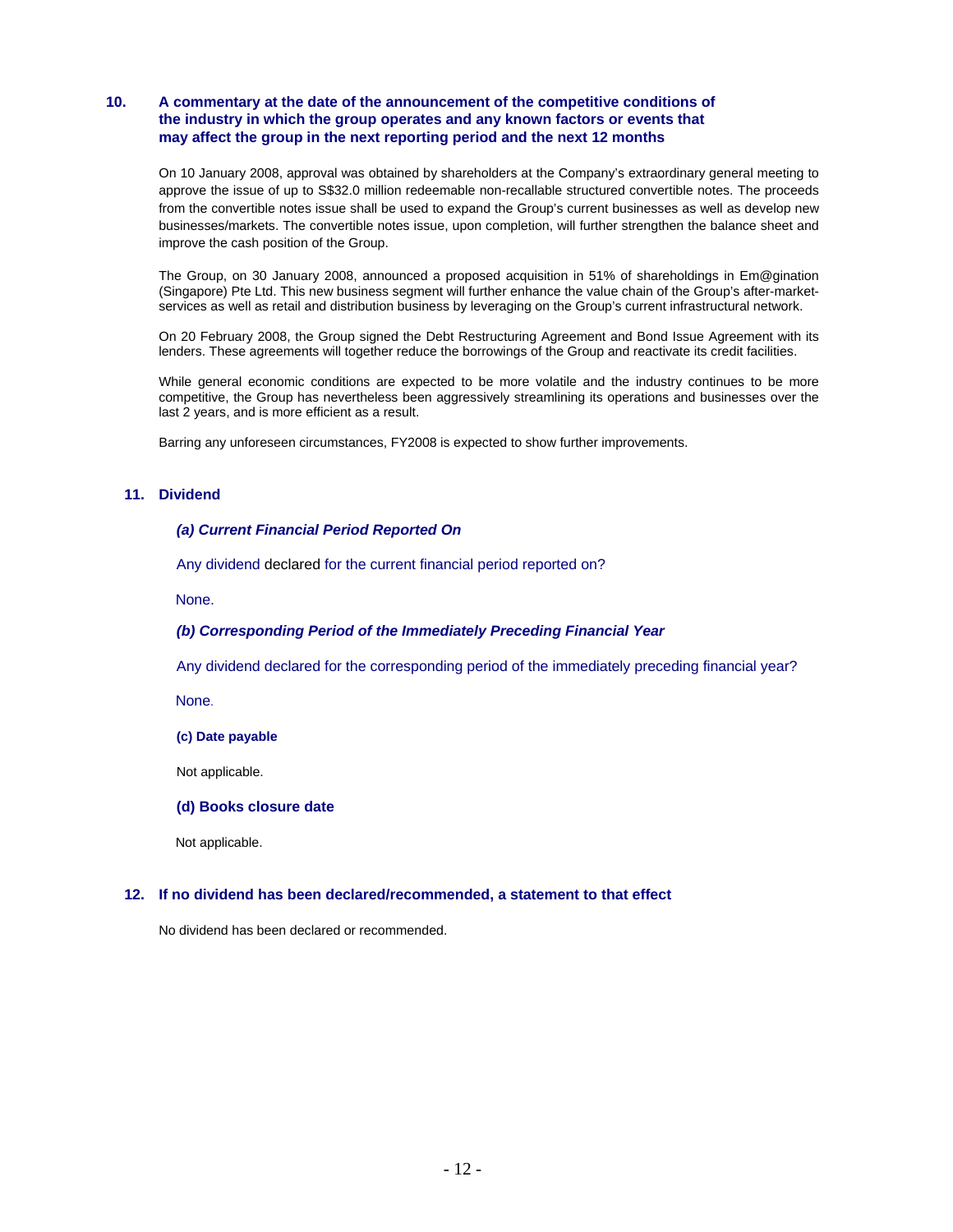## **PART II - ADDITIONAL INFORMATION REQUIRED FOR FULL YEAR ANNOUNCEMENT**

## **13. Segmented revenue and results for business or geographical segments (of the group) in the form presented in the issuer's most recently audited annual financial statements, with comparative information for the immediately preceding year.**

For management purposes, the Group is organized on a world-wide basis into three major operating divisions, namely, South Asia, North Asia and South Pacific. The divisions are the basis on which the Group reports its primary segment information.

The dominant source and nature of the Group's risk and returns are based on the geographical areas where its service centres are located. Therefore, the primary segment is geographical segments by location of our service centres.

South Asia comprises Indonesia, Thailand, Malaysia, India, Vietnam, United Arab Emirates and Singapore. North Asia comprises Peoples' Republic of China, Hong Kong SAR and Taiwan. South Pacific comprises Australia and New Zealand.

The services centres in New Zealand, Indonesia, Thailand, Vietnam and United Arab Emirates ceased in the year of 2007.

Primary segment information for the Group based on Geographical segments for the year ended 31 December 2007 is as follows.

| <b>By Geographical Operations</b> | <b>South Asia</b><br>\$'000 | <b>North Asia</b><br>\$'000 | <b>South Pacific</b><br>\$'000 | <b>Consolidated</b><br>\$'000 |
|-----------------------------------|-----------------------------|-----------------------------|--------------------------------|-------------------------------|
| 31 December 2007                  |                             |                             |                                |                               |
| <b>REVENUE</b>                    |                             |                             |                                |                               |
| <b>External sales</b>             | 273,174                     | 6,297                       | 8,595                          | 288,066                       |
| <b>RESULTS</b>                    |                             |                             |                                |                               |
| Segment result                    | 1,515                       | (950)                       | 758                            | 1,323                         |
| Finance costs                     |                             |                             |                                | (1, 157)                      |
| Loss before income tax            |                             |                             |                                | 166                           |
| Income tax expense                |                             |                             |                                | (636)                         |
| Loss after income tax             |                             |                             |                                | (470)                         |
|                                   |                             |                             |                                |                               |
|                                   | <b>South Asia</b>           | <b>North Asia</b>           | <b>South Pacific</b>           | Consolidated                  |
|                                   | \$'000                      | \$'000                      | \$'000                         | \$'000                        |
| 31 December 2006                  |                             |                             |                                |                               |
| <b>REVENUE</b>                    |                             |                             |                                |                               |
| <b>External sales</b>             | 238,061                     | 7,301                       | 23,370                         | 268,732                       |
| <b>RESULTS</b>                    |                             |                             |                                |                               |
| Segment result                    | (21, 095)                   | (2, 272)                    | (7,658)                        | (31, 025)                     |
| Finance costs                     |                             |                             |                                | (1,655)                       |
| Loss before income tax            |                             |                             |                                | (32,680)                      |
| Income tax expense                |                             |                             |                                | (206)                         |
| Loss after income tax             |                             |                             |                                | (32, 886)                     |